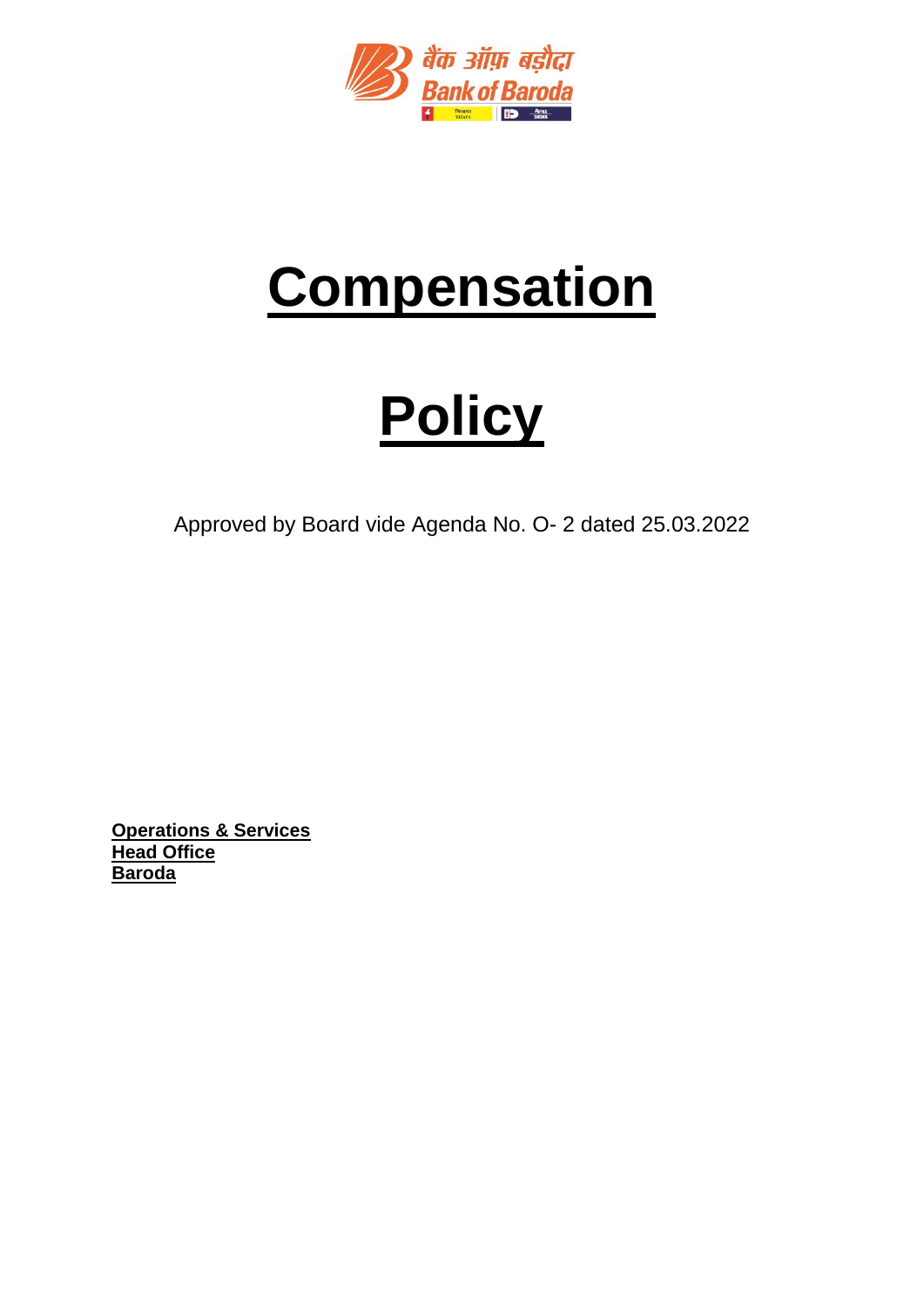

# **Compensation Policy**

# **Table of Contents**

| Sr.<br>No.     | <b>Contents /Particulars</b>                                                            | Page No.        |
|----------------|-----------------------------------------------------------------------------------------|-----------------|
|                | Introduction                                                                            | 1               |
|                | Objectives                                                                              | 1               |
|                | Scope                                                                                   | 1               |
| 1              | Unauthorized / Erroneous Debit:                                                         | 1               |
| 1.1            | Unauthorized Electronic Transactions reported by customers                              | $\overline{2}$  |
| $\overline{2}$ | ECS direct debits/other debits to accounts                                              | $\overline{2}$  |
| 3              | Payment of Cheques after Stop Payment Instructions:                                     | 3               |
| 4              | Foreign Exchange Services:                                                              | 3               |
| 5              | <b>Collection Services in India:</b>                                                    | 4               |
| 6              | Payment of interest for delays in credit/Return of RTGS<br>/NEFT/NECS/ECS transactions. | 8               |
| $\overline{7}$ | Issue of Duplicate Draft and Compensation for delays                                    | 8               |
| 8              | Violation of the Code by banks agent                                                    | 8               |
| 9              | Transaction of "at par instruments" of Co-operative Banks by<br><b>Commercial Banks</b> | 8               |
| 10             | Delay in returning of Security Documents:                                               | 8               |
| 11             | <b>Force Majeure</b>                                                                    | 9               |
| 12             | <b>ATM Failure</b>                                                                      | 9               |
| 13             | Customer compensation for failed transactions using<br>authorized payment systems       | 10              |
| 14             | Wealth Management                                                                       | 11              |
| 15             | <b>Pension Payment</b>                                                                  | 11              |
| 16             | <b>Standing Instruction</b>                                                             | 12              |
| 17             | Compensation to Retail Individual Investors (RIIs) in an IPO:                           | 12 <sub>2</sub> |
| 18             | Periodicity of Review of the Policy                                                     | 13              |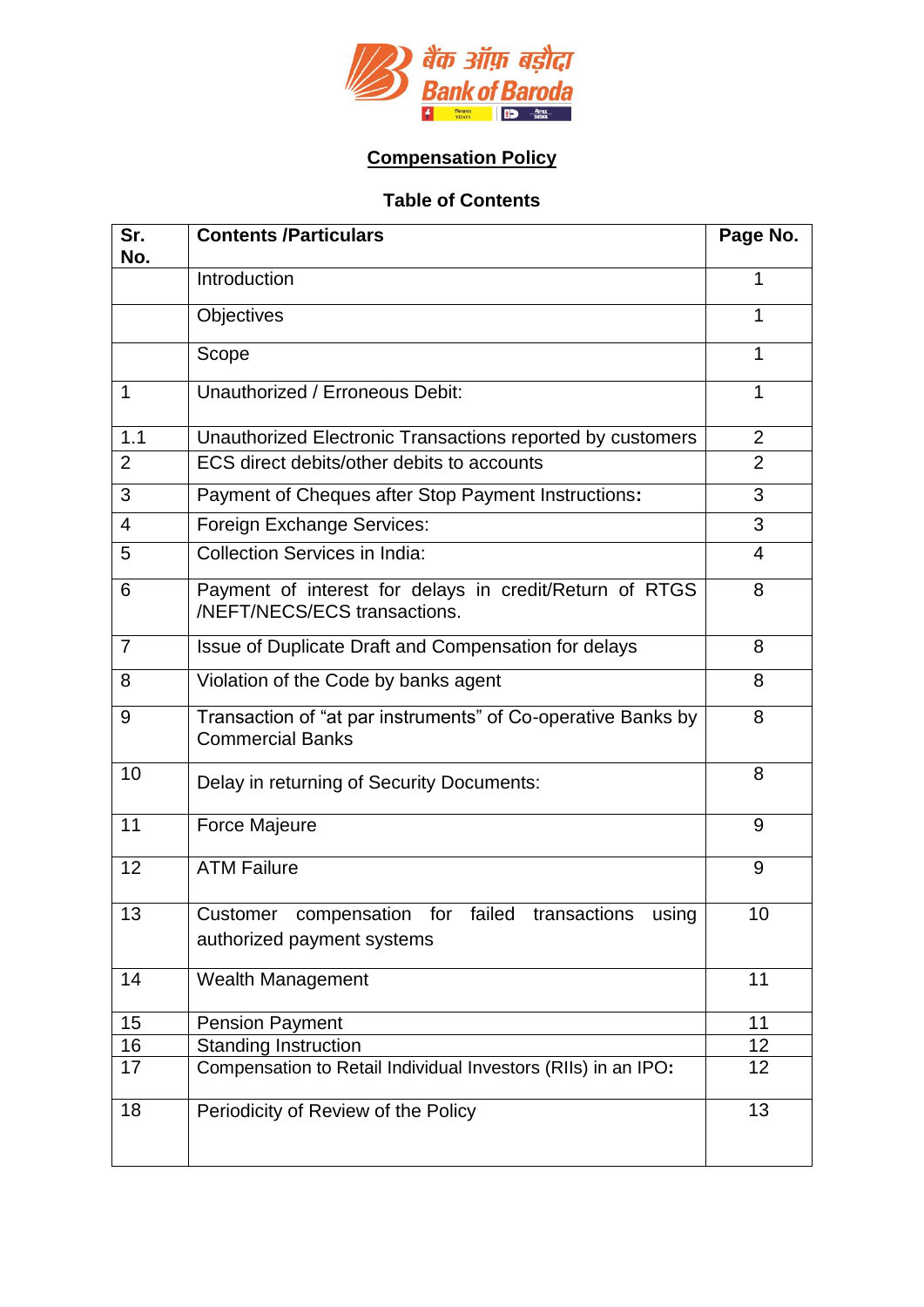

# **COMPENSATION POLICY**

# **Introduction**

Technological progress in payment and settlement systems and the qualitative changes in operational systems and processes that have been undertaken by various players in the market have enabled market forces of competition to come into play to improve efficiencies in providing better service to the users of the system. It will be the bank's endeavor to offer services to its customers with best possible utilization of its technology infrastructure. Earlier instructions issued by RBI regarding immediate credit of local /outstation cheques, time frame for collection of local/outstation instruments and interest payment for delayed collection have been withdrawn by with effect from 1st November 2004 leaving it to the individual banks to formulate policies in this regard taking into account their technological capabilities, systems and processes adopted for clearing arrangements and other internal arrangements for collection through correspondents. A Compensation policy of the bank was therefore, designed to cover areas relating to unauthorized debiting of account, payment of interest to customers for delayed collection of cheques/instruments, payment of cheques after acknowledgement of stop payment instructions, remittances within India, foreign exchange services, lending, etc., is based on principles of transparency and fairness in the treatment of customers.

# **Objective**

The objective of this policy is to establish a system whereby the bank compensates the customer for any financial loss he/she might incur due to deficiency in service on the part of the bank or any act of omission or commission directly attributable to the bank. By ensuring that the customer is compensated without having to ask for it, the bank expects instances when the customer has to approach Banking Ombudsman or any other Forum for redressal to come down significantly.

#### **Scope**

The policy covers only compensation for financial losses which customers might incur due to deficiency in the services offered by the bank which can be measured directly and as such the commitments under this policy are without prejudice to any right the bank will have in defending its position before any forum duly constituted to adjudicate banker-customer disputes.

Various kinds of financial losses are outlined below:

# **1. Unauthorized / Erroneous Debit:**

If the bank has raised an unauthorized/erroneous direct debit to an account, the entry will be reversed immediately on being informed of the erroneous debit, after verifying the position. In the event the unauthorized/erroneous debit has resulted in a financial loss for the customer by way of reduction in the minimum balance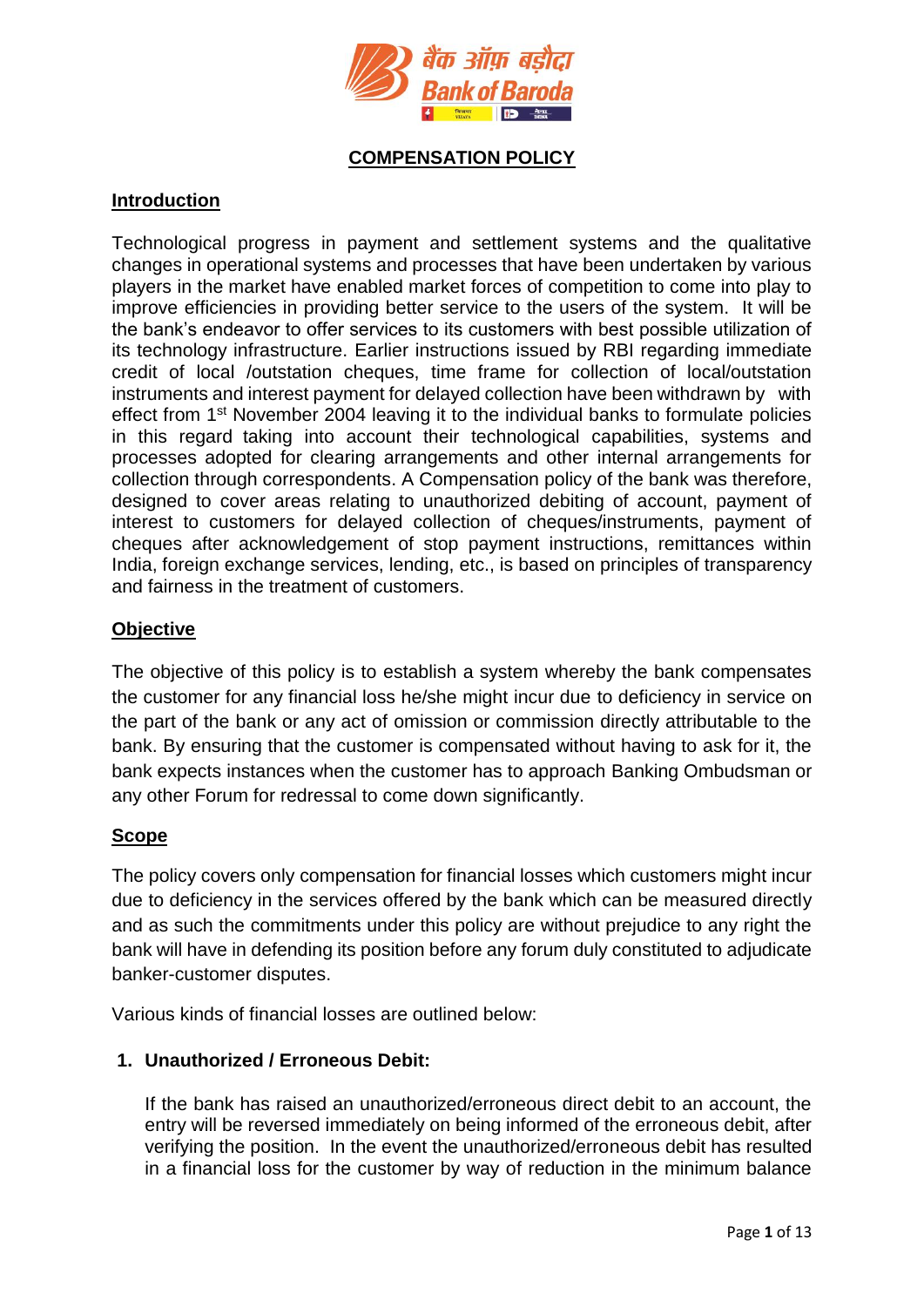

applicable for payment of interest on savings bank deposit or payment of additional interest to the bank in a loan account, the bank will compensate the customer for such loss. Further, if the customer has suffered any financial loss incidental to wrongful return of a cheque or failure to entertain direct debit instructions, arising due to insufficient balance on account of unauthorized / erroneous debit, the bank will compensate the customer to the extent of such financial losses *after taking into consideration all relevant factors.*

In case verification of the entry reported to be erroneous by the customer does not involve a third party, the bank shall arrange to complete the process of verification within a maximum period of 7 working days from the date of reporting of erroneous debit. In case, the verification involves a third party, or *verifications are to be done at overseas centres,* the bank shall *strive* to complete the verification process within a maximum period of one month from the date of reporting of *Unauthorised* / Erroneous Transaction by the customer.

*Unauthorised* / Erroneous transaction reported by the customers in respect of credit card operations which require reference to a merchant establishment will be handled as per rules laid down by card association.

However, the Bank will ensure that wrong bills are not raised and issued to customers. In case, a customer protests any bill, the bank will provide explanation and, if necessary, documentary evidence to the customer within a maximum period of sixty days with a spirit to amicably redress the grievances.

# *1.1 Unauthorised Electronic Transactions reported by customers*

*As per the circular no. DBR.No.Leg.BC.78/09.07.005/2017-18 dated July 6, 2017 issued by the Reserve Bank of India, all Banks are required to formulate a Board Approved Customer Protection Policy for unauthorised electronic Banking transactions reported by customers.*

*Accordingly, the Customer Protection Policy for unauthorized electronic Banking transactions reported by customers has been prepared which covers, the liability of customers in different scenarios.*

*For all such transactions, the Bank would be governed by the Board Approved Customer Protection Policy.*

#### **2. ECS direct debits/other debits to accounts**

The bank will undertake to carry out direct debit/ ECS debit instructions of customers in time. In the event the bank fails to meet such commitments customer will be compensated to the extent of any financial loss the customer would incur on account of delay in carrying out the instruction/failure to carry out the instructions.

The bank would debit the customer's account with any applicable service charge as per the schedule of charges notified by the bank. In the event the bank levies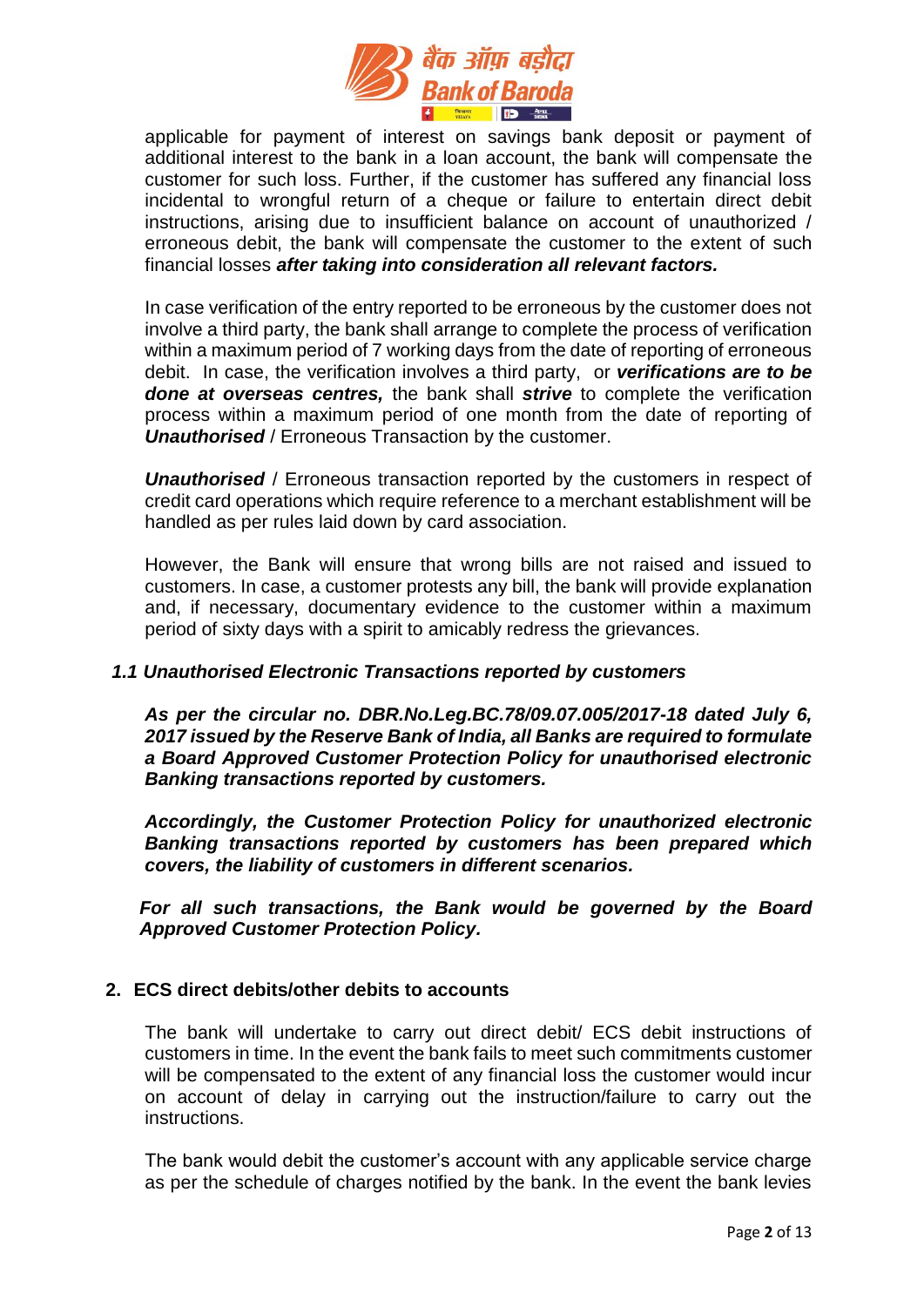

any charge in violation of the arrangement, the bank will reverse the charges when pointed out by the customer subject to scrutiny of agreed terms and conditions. Any consequential financial loss to the customer will also be compensated.

Where it is established that the bank had issued and activated a credit card without written consent of the recipient, the bank would not only reverse the charges immediately but also pay a penalty without demur to the recipient amounting to twice the value of charges reversed **as per the regulatory guidelines in this regard.**

#### **3. Payment of Cheques after Stop Payment Instructions:**

In case a cheque has been paid after stop payment instruction is acknowledged by the bank, the bank shall reverse the transaction and give value-dated credit to protect the interest of the customer. Any consequential financial loss to the customer will be compensated as provided under Para 1 above. Such debits will be reversed within 2 working days of the customer intimating the transaction to the bank.

#### **4. Foreign Exchange Services:**

i. Cheques payable at foreign centers where the bank has branch operations (or banking operations through subsidiary, etc) will be collected through that office. The services of correspondent banks will be utilized in country / centers where the correspondent has presence. Cheques drawn on foreign banks at centers where the bank or its correspondents do not have direct presence will be sent direct to drawee bank with instructions to credit proceeds to the respective Nostro Account of the bank maintained with one of the correspondent banks.

The maximum period for affording credit will be 25 working days or 1 calendar month whichever is higher (subject to holidays in those countries).

The above time norms are applicable irrespective of whether cheques/ instruments are drawn on the bank's own branches or branches of other banks.

However, the bank may consider providing upfront credit by purchasing the instrument, if the conduct of the account has been satisfactory in the past, for a charge at its sole discretion.

ii. The Bank would not compensate the customer for delays in collection of cheques designated in foreign currencies sent to foreign countries as the bank would not be able to ensure timely credit from overseas banks. It is the bank's experience that time for collection of instruments drawn on banks in foreign countries differ from country to country and even within a country, from place to place. The time norms for return of instruments cleared provisionally also vary from country to country.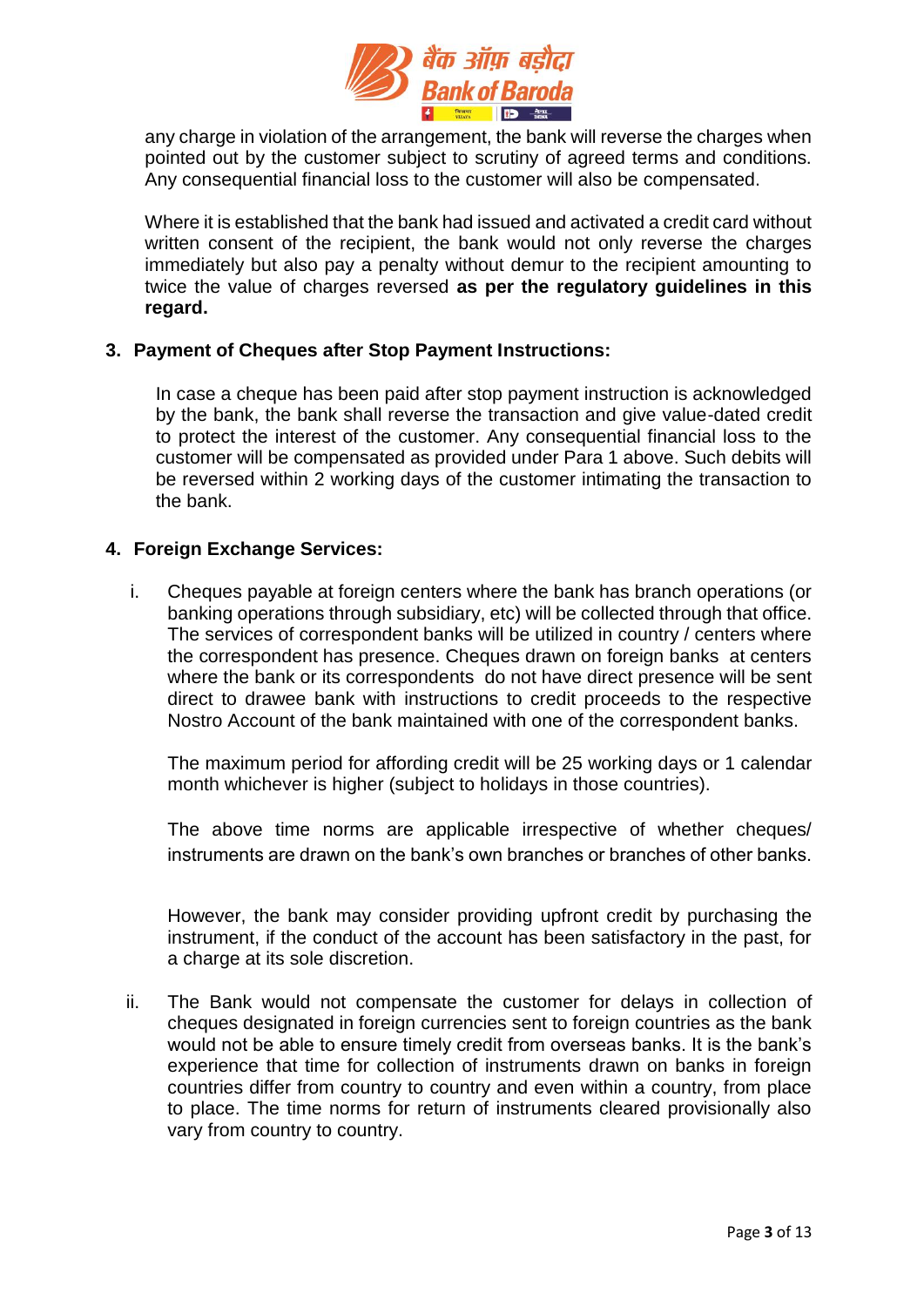

iii. However, the bank will compensate the customer for undue delays in affording credit once proceeds are credited to the Nostro Account of the bank with its correspondent. Such compensation will be given for delay from the date of final credit received in the Nostro account of the Bank.

#### iv. **Payment of Interest for delayed Collection of Cheques sent for collection to foreign countries.**

In case of collection of instruments sent for collection to foreign countries the effect of credit in Customer's account is given from the date of credit to Nostro account. In exceptional cases, where there is delay in giving credit, Compensation by way of additional interest will be paid to the customer for delay in providing credit to the customer from the date of final credit of funds in the NOSTRO account, without the customer requesting for the same and such interest will be on "step-up basis" for the period of delay.

Interest for delayed collections beyond the declared period will be payable at the following rates.

2% over applicable Savings Bank rate of interest for the period of delay from date of final credit of funds in the NOSTRO account.

The time norms for collection and return of the instruments varies from country to country and place to place within the country where a 'cooling period' is prescribed which is the time period from the date of provisional Nostro credit, which Branches should observe before passing on the credit to the Payee of the Cheque. The cooling period for various centres is as under:

- o On New York, USA 6 working days
- o On other centres in the USA is 15 working days
- $\circ$  On London, UK is 5 working days
- o On other centres in UK is 15 working days
- o On Brussels one month.

The customer will also be compensated for the loss on account of adverse movement of exchange rate i.e. loss due to exchange rate difference, if any, between the actual exchange rate at which foreign currency is converted into Indian Rupees and the exchange rate as on the latest due date of payment.

# **5. Collection Services in India:**

The compensation on account of delays in collection of instruments would be as indicated in the bank's collection policy which is reproduced below for information: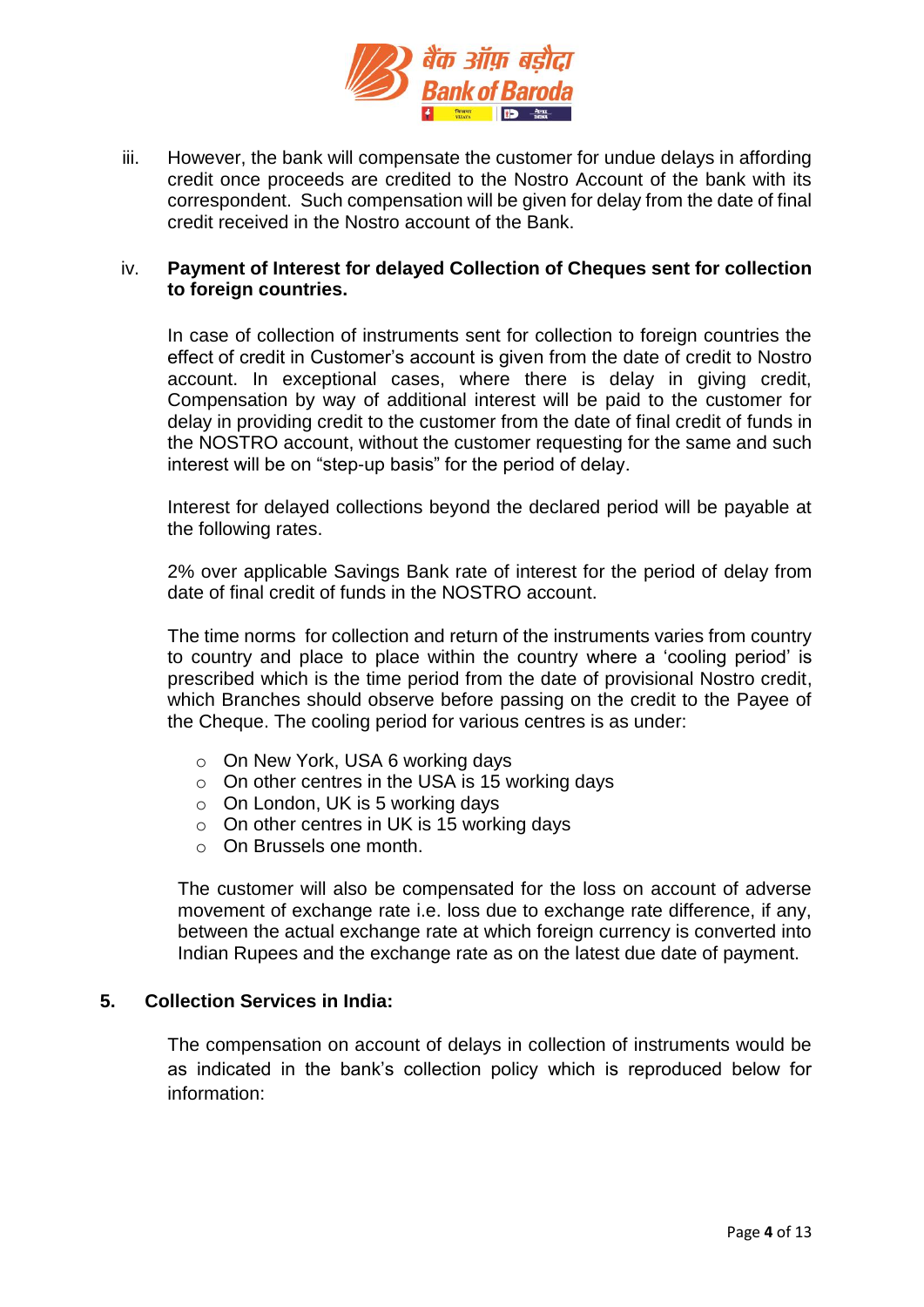

# **a) Collection of local cheques**:

All cheques and other Negotiable Instruments payable locally would be presented through the clearing system prevailing at the centre. Cheques deposited at branch counters and in cheque drop boxes before the specified cut-off time will be presented for clearing on the same day. Cheques deposited after the cut-off time in cheque drop boxes within and outside the branch premises including off-site ATMs will be presented in the next clearing cycle. As a policy, bank would give credit to the customer account on the day clearing settlement takes place. Withdrawal of amounts so credited would be permitted as per the cheque return schedule of the clearinghouse at the centre. Wherever applicable, facility of high-value clearing will be extended to customers.

Wherever CTS Clearing has been implemented cheques will be credited as per clearing settlement at CTS centres.

 The respective branches will display the cut-off time for receipt of cheques to be sent in clearing on the same day in their premises. The cut-off time for collection of cheque from drop boxes installed at off-site ATM will be displayed on the face of the drop boxes. Accordingly, cut-off time for receipt of high value clearing and receipt of cheque for payment to Government account like Income Tax etc., will also be displayed in the branches.

The Bank branches situated at centres where no clearing house exists, would present local cheques on drawee banks across the counter and it would be the bank's endeavour to credit the proceeds at the earliest.

Local cheques drawn on our branches received during the business hours will be credited in the customers account on the same day.

Local cheques drawn on local branches of other banks whether under CTS clearing mechanism or otherwise will be credited as per rules of local clearing house.

Local cheques drawn on local branches of other banks where clearing house does not function will be subject to cheque collection rules*.* 

# **b) Payment of interest for delayed collection of Local Cheques:**

The Bank will pay interest to its customer on the amount of collection of local cheques at the Savings bank interest rate in case there is delay in giving credit beyond the time frame for collection of local cheques as given above.

Interest will be paid for the period of delay excluding normal collection period if the amount of interest is Rs.1 or above.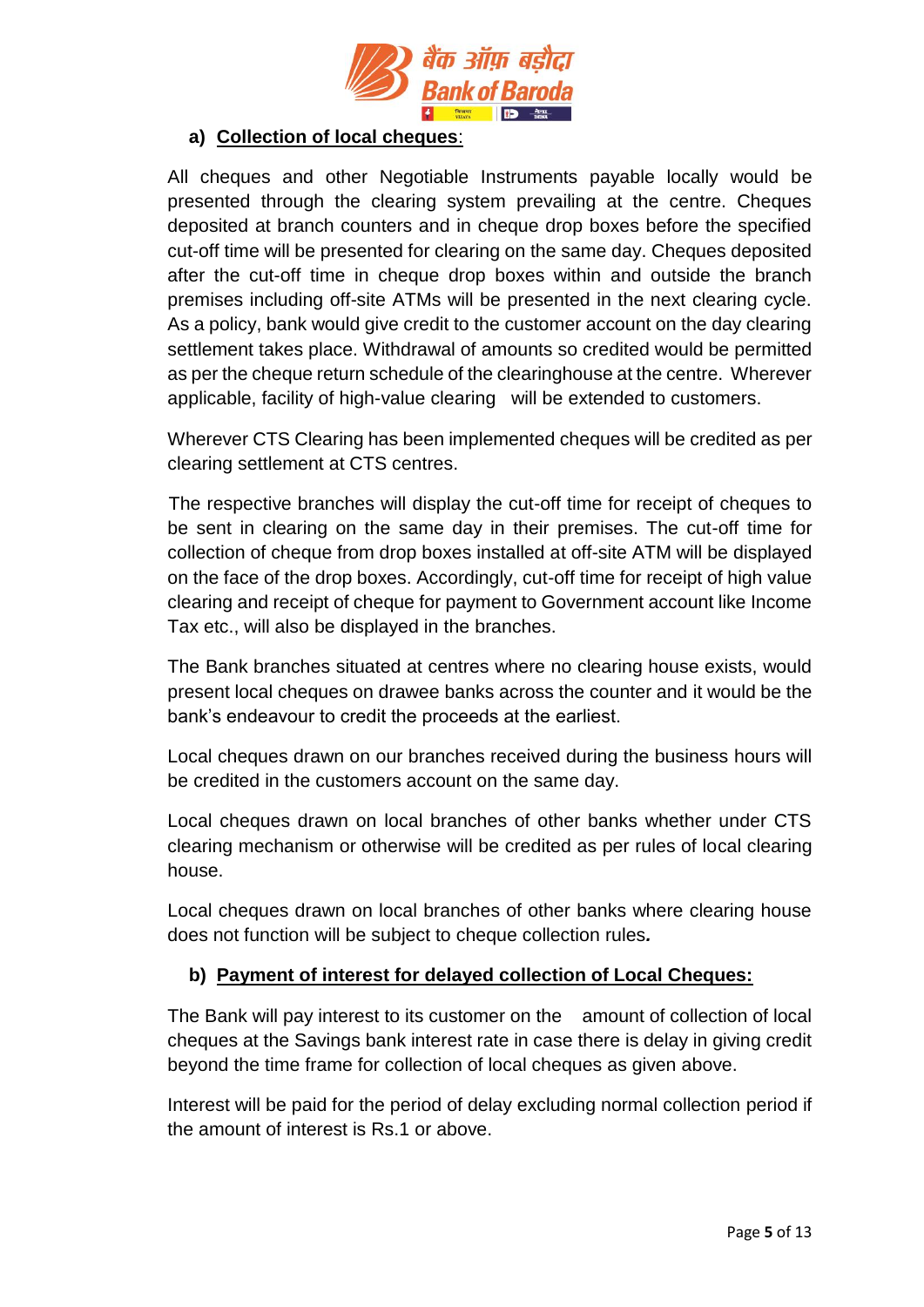

# **Time norms for collection of local cheques:**

Cheques deposited at branch counters and in cheque drop boxes before the specified cut-off time will be presented for clearing during immediate cycle of clearing. Cheques deposited after the cut-off time in cheque drop boxes within and outside the branch premises including off-site ATMs will be presented in the next clearing cycle. As a policy, bank would give credit to the customer account on the day clearing settlement takes place.

The Bank branches, situated at centers where there are no arrangements of clearing house, would present local cheques on drawee banks across the counter and it would be the bank's endeavor to credit the proceeds at the earliest. But not later than 3<sup>rd</sup> working day from the date of deposit by customer.

# **c)** "**Payment of Interest for delayed Collection of Outstation Cheques:**

The bank will pay interest to its customer on the amount of collection instruments in case there is delay in giving credit beyond the time period. Such interest shall be paid without any demand from customers in all types of accounts. There shall be no distinction between instruments drawn on the bank's own branches or on other banks for the purpose of payment of interest on delayed collection.

Interest for delayed collection shall be paid at the following rates:

i. Interest will be paid at Savings Bank rate for the period of delay beyond the stipulated period for collection.

# **Time frame for collection –**

- **Cheques payable at CTS centre : Maximum period of 7 days,**
- **Non CTS centres: Maximum period of 10 days.**
- ii. Where the delay is beyond 14 days interest will be paid at the rate applicable to for term deposit for the corresponding / respective period or **Savings Bank rate, whichever is higher.**
- iii. In case of extraordinary delay, i.e. delays exceeding 90 days interest will be paid at the rate of 2% above the corresponding Term Deposit rate.
- iv. In the event the proceeds of cheque under collection were to be credited to an overdraft/loan account of the customer, interest will be paid at the rate applicable to the loan account. For extraordinary delays, interest will be paid at the rate of 2% above the rate applicable to the loan account.
- v. Bank will pay interest to its customer at Savings bank rate for the delay in realization/ non-credit of cheques deposited for collection / clearing, wrongful dishonour of cheques on account of mistake on part of the bank.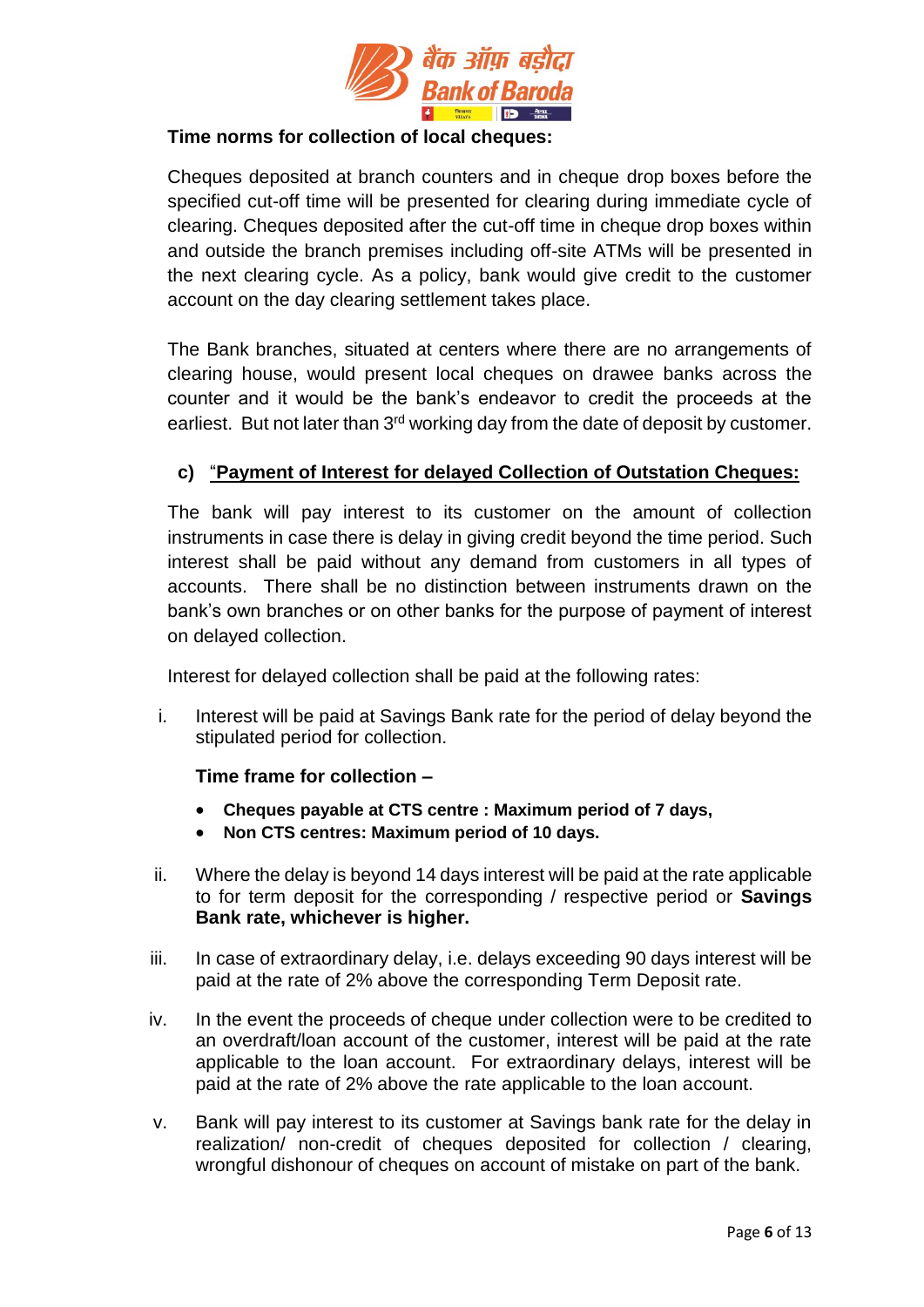

It may be noted that interest payment as given above would be applicable only for instruments sent for collection within India.

The bank's compensation policy for financial loss suffered by the customers due to loss of instrument after it has been handed over to the bank for collection by the customer is also incorporated in our collection policy. The same is extracted below for information:

# **d)** "**Cheques / Instruments lost in transit / in clearing process or at paying bank's branch:**

In the event a cheque or an instrument accepted for collection is lost in transit or in the clearing process or at the paying bank's branch, the bank shall immediately on coming to know of the loss, bring the same to the notice of the accountholder so that the accountholder can inform the drawer to record stop payment and also take care that cheques, if any, issued by him / her are not dishonoured due to non-credit of the amount of the lost cheques / instruments. The bank would provide all assistance to the customer to obtain a duplicate instrument from the drawer of the cheque.

The bank will compensate the accountholder in respect of instruments lost in transit in the following way:

- a) In case intimation regarding loss of instrument is conveyed to the customer beyond the time limit stipulated for collection (7/10/14 days as the case may be) interest will be paid for the period exceeding the stipulated collection period at the rates specified in **Point c (i).**
- b) In addition, bank will pay interest on the amount of the cheque for a further period of 15 days at Savings Bank rate to provide for likely further delay in obtaining duplicate cheque/instrument and collection thereof.
- c) The charges incurred for making stop payment of the lost cheque by the customer with the Paying Bank will be compensated by the Bank.
- d) The bank would also compensate the customer for any reasonable charges he/she incurs in getting duplicate cheque/instrument upon production of receipt, in the event the instrument is to be obtained from a bank/ institution who would charge a fee for issue of duplicate instrument.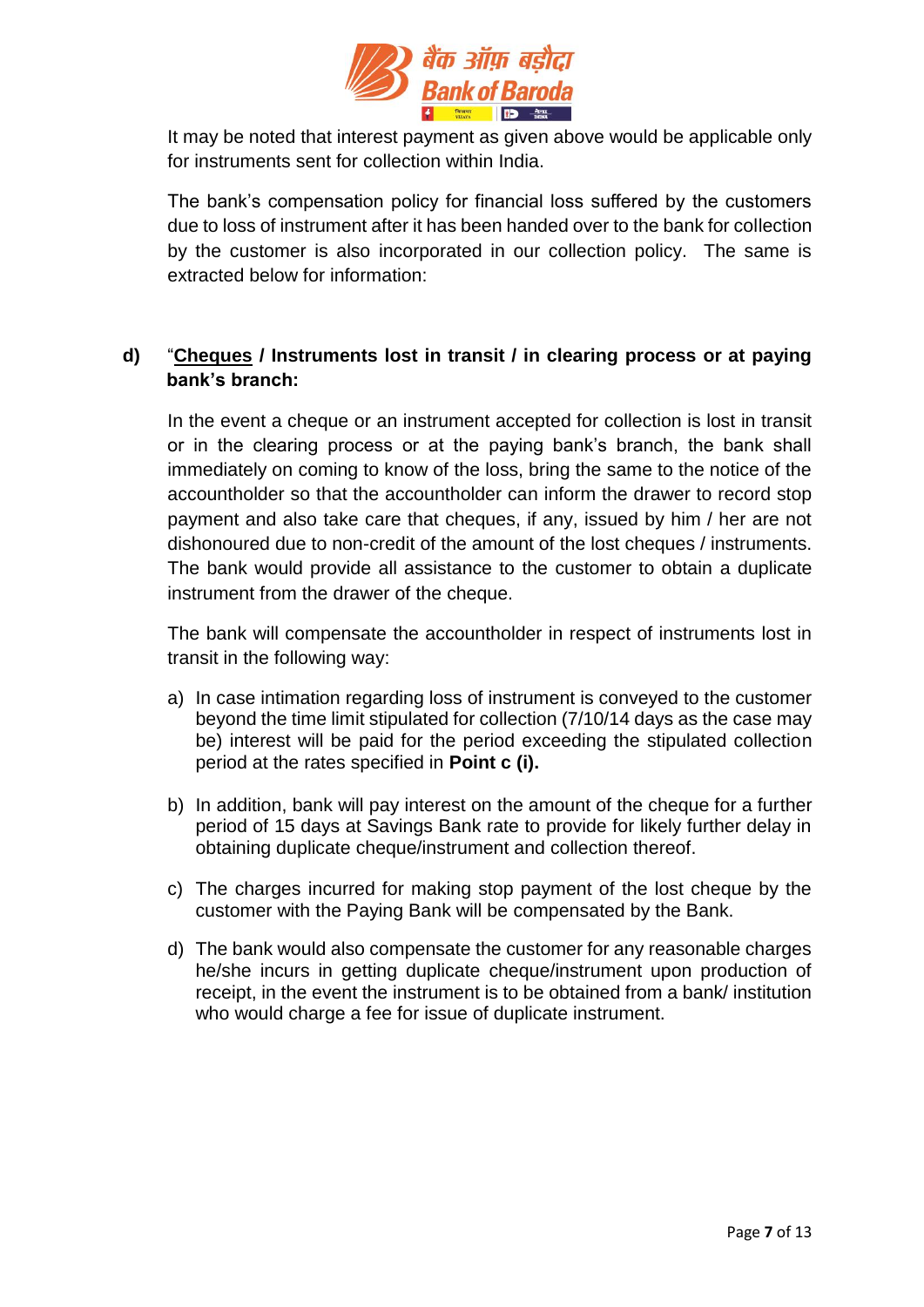

# **6. Payment of interest for delays in credit/Return of RTGS /NEFT/NECS/ECS transactions.**

The Bank will pay interest to its customers on account of delay in credit /Return of RTGS/NEFT/NECS/ECS transactions. The interest will be paid at the rate of prevailing RBI LAF Repo Rate plus two percent from the due date of credit till the date of actual credit for any delayed credit to the beneficiaries account even if no claim is lodged.

#### **7. Issue of Duplicate Draft and Compensation for delays**

Duplicate draft will be issued within a fortnight from the receipt of such request from the purchaser *along with submission of documents as prescribed by the bank.* For delay beyond the above stipulated period, interest at the rate applicable for Fixed deposit of Corresponding period will be paid as compensation to the customer for such delay.

# **8. Violation of the Code by bank's agent**

In the event of receipt of any complaint from the customer that the bank's representative / courier or DSA is engaged in any improper conduct or acted in violation of the Code of Bank's Commitment to Customers which the bank has adopted voluntarily, the bank is committed to investigate the matter and endeavor to communicate the findings to the customer within 7 working days from the date of receipt of complaint and wherever justified, compensate the customer for financial loss, if any, as contemplated under this policy.

# **9. Transaction of "at par instruments" of Co-operative Banks by Commercial Banks**

The RBI has expressed concern over the lack of transparency in the arrangement for payment of "at par" instruments of co-operative banks by commercial banks resulting in dishonour of such instruments when the remitter has already paid for the instruments. In this connection it is clarified that the bank will not honour cheques drawn on current accounts maintained by other banks with it unless arrangements are made for funding cheques issued. Issuing bank should be responsible to compensate the cheque holder for non payment / delayed payment of cheques in the absence of adequate funding arrangement.

# **10. Delay in returning of Security Documents:**

The bank has adopted the principles of lenders of liability. In terms of the guidelines for lenders liability, and the Code of Bank's Commitment to customers adopted by the bank, the bank would return to the borrowers all the securities / documents / title deeds to mortgaged property within 15 days of repayment of all dues agreed to or contracted. The bank will compensate the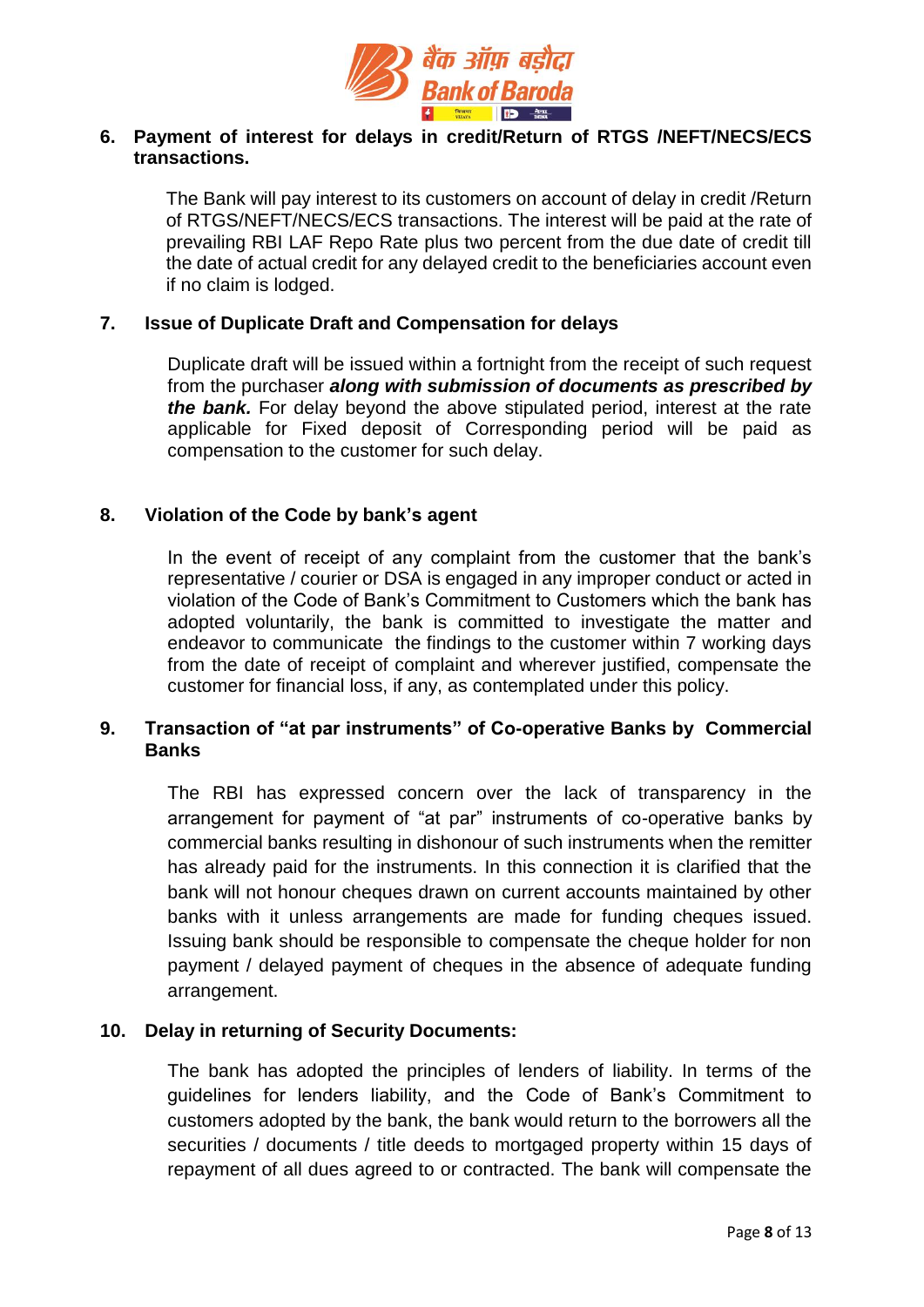

borrower for monetary loss suffered, if any due to delay in return of the same. In the event of loss of title deeds to mortgage property at the hands of the banks the compensation will cover out of pocket expenses for obtaining duplicate documents plus a lump sum amount as decided by the bank.

#### 11. **Force Majeure**

The bank shall not be liable to compensate customers for delayed credit if some unforeseen event (including but not limited to civil commotion, sabotage, lockout, strike or other labour disturbances, accident, fires, natural disasters or other "Acts of God", war, damage to the bank's facilities or of its correspondent bank(s), absence of the usual means of communication or all types of transportation, etc.) beyond the control of the bank, prevents it from performing its obligations within the specified service delivery parameters.

# 12. **ATM Failure:**

Bank would reimburse the customer, the amount wrongfully debited on account of failed ATM within a maximum period of **5 working days from the date of receipt of the complaint**. For any failure to re-credit the customer's account within *5 w*orking days from the date of receipt of the complaint, bank shall pay compensation of Rs.100/- per day to the aggrieved customer. **The compensation will be paid from the eighth day till re-credit of the amount**. This compensation shall be credited to the customer's account automatically without any claim from the customer, on the same day when bank affords the credit for the failed ATM transactions.

Any customer is entitled to receive such compensation for delay, only if a claim is lodged with the issuing bank within 30 days of the date of transaction. For claim lodged after 30 days no compensation will be paid.

In case our customer (card holder) uses other Bank's ATM and does not get cash, and his/her account is debited the customer is required to register a complaint in a specified Complaint Form, giving the complete details of transaction to the base branch where he is maintaining account. Branch in turn will register complaint with respective department (Reconciliation & CRM Cell, BOB Jogeshwari), who will raise the Chargeback / claim with the Acquiring / concerned bank whose ATM is used by our customer. In reply, following feedback is expected from Acquiring Bank:

a. If the transactions is failed : Acquirer Bank will accept the Chargeback within 10 days (after initiation of chargeback) and amount received will be credited in customer's account directly.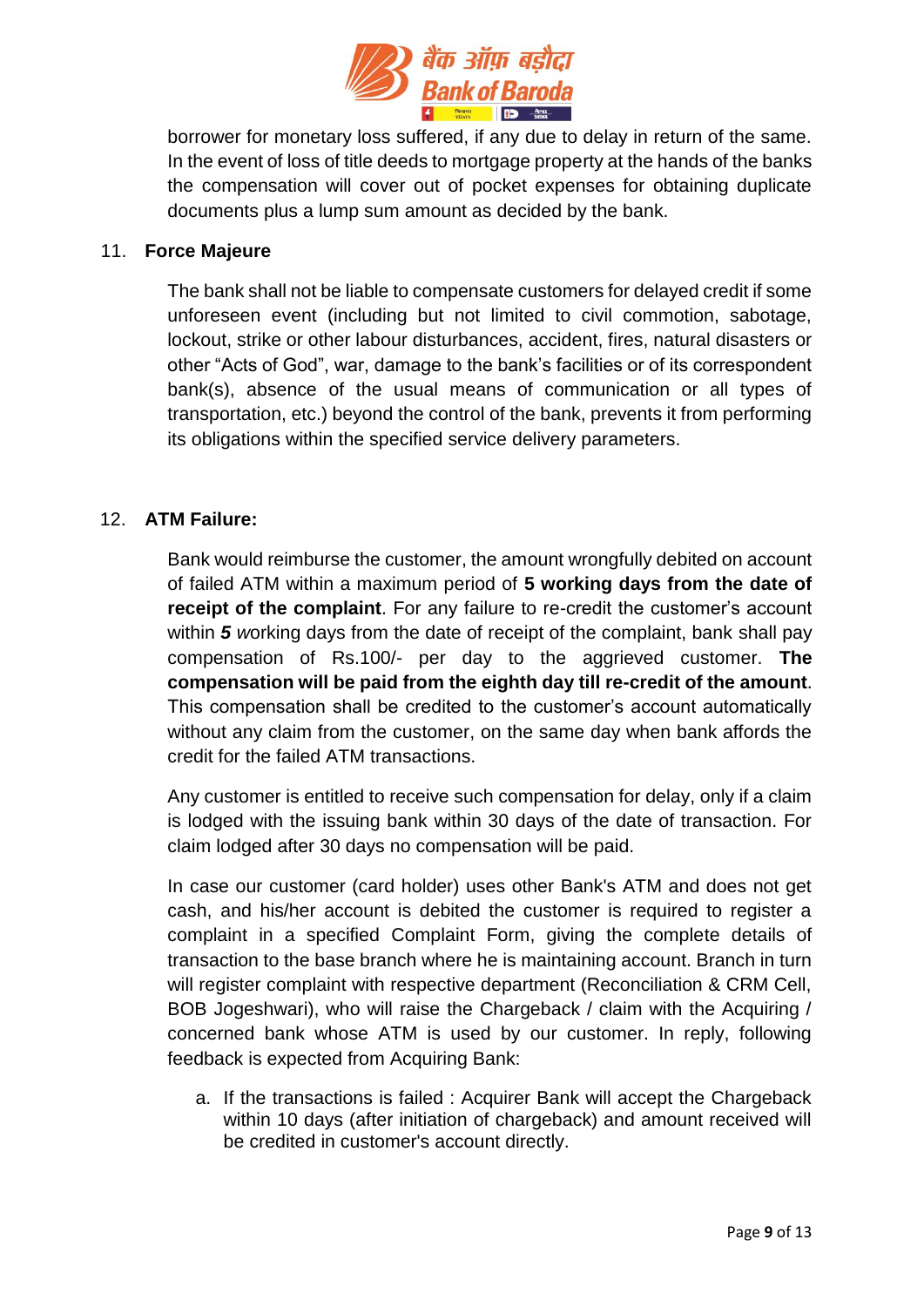

b. If the transactions is successful: Electronic Journal / Journal Print of transaction as a proof will be received (within 10 days, after initiation of chargeback) from Acquiring Bank, stating transaction as successful, which will be sent to Branch with a covering letter (as a proof of successful transaction to customer) from Bank's respective Recon / CRM Cell."

# 13. **Customer compensation for failed transactions using authorized Payment Systems**

| SI.         | <b>Description of the incident</b>                                                                                                                                             | Framework for auto-reversal and compensation                                                                             |                                                    |  |  |  |  |  |
|-------------|--------------------------------------------------------------------------------------------------------------------------------------------------------------------------------|--------------------------------------------------------------------------------------------------------------------------|----------------------------------------------------|--|--|--|--|--|
| no.         |                                                                                                                                                                                | <b>Timeline for auto-reversal</b><br><b>Compensation payable</b>                                                         |                                                    |  |  |  |  |  |
| L           | Ш                                                                                                                                                                              | Ш                                                                                                                        | IV                                                 |  |  |  |  |  |
| $\mathbf 2$ | <b>Card Transaction</b>                                                                                                                                                        |                                                                                                                          |                                                    |  |  |  |  |  |
| a           | Card to card transfer<br>Card account debited but the<br>beneficiary card account not<br>credited.                                                                             | Transaction to be reversed (R)<br>latest within $T + 1$ day, if credit<br>is not effected to the<br>beneficiary account. | ₹ 100/- per day of delay<br>beyond $T + 1$ day.    |  |  |  |  |  |
| b           | Point of Sale (PoS) (Card<br>Present) including Cash at<br>PoS<br>Account debited but<br>confirmation not received at<br>merchant location i.e.,<br>charge-slip not generated. | Auto-reversal within $T + 5$<br>days.                                                                                    | ₹ 100/- per day of delay<br>beyond $T + 5$ days.   |  |  |  |  |  |
| с           | Card Not Present (CNP) (e-<br>commerce)<br>Account debited but<br>confirmation not received at<br>merchant's system.                                                           |                                                                                                                          |                                                    |  |  |  |  |  |
| 3           | <b>Immediate Payment System (IMPS)</b>                                                                                                                                         |                                                                                                                          |                                                    |  |  |  |  |  |
| a           | Account debited but the<br>beneficiary account is not<br>credited.                                                                                                             | If unable to credit to<br>beneficiary account, auto<br>reversal (R) by the Beneficiary<br>bank latest on $T + 1$ day.    | ₹100/- per day if delay is<br>beyond $T + 1$ day.  |  |  |  |  |  |
| 4           | <b>Unified Payments Interface (UPI)</b>                                                                                                                                        |                                                                                                                          |                                                    |  |  |  |  |  |
| a           | Account debited but the<br>beneficiary account is not<br>credited (transfer of funds).                                                                                         | If unable to credit the<br>beneficiary account, auto<br>reversal (R) by the Beneficiary<br>bank latest on $T + 1$ day.   | ₹100/- per day if delay is<br>beyond $T + 1$ day.  |  |  |  |  |  |
| b           | Account debited but<br>transaction confirmation not<br>received at merchant location<br>(payment to merchant).                                                                 | Auto-reversal within $T + 5$<br>days.                                                                                    | ₹100/- per day if delay is<br>beyond $T + 5$ days. |  |  |  |  |  |
| 5           | Aadhaar Enabled Payment System (including Aadhaar Pay)                                                                                                                         |                                                                                                                          |                                                    |  |  |  |  |  |
| a           | Account debited but<br>transaction confirmation not<br>received at merchant<br>location.                                                                                       | Acquirer to initiate "Credit<br>Adjustment" within $T + 5$ days.                                                         | ₹100/- per day if delay is<br>beyond $T + 5$ days. |  |  |  |  |  |
| b           | Account debited but<br>beneficiary account not<br>credited.                                                                                                                    |                                                                                                                          |                                                    |  |  |  |  |  |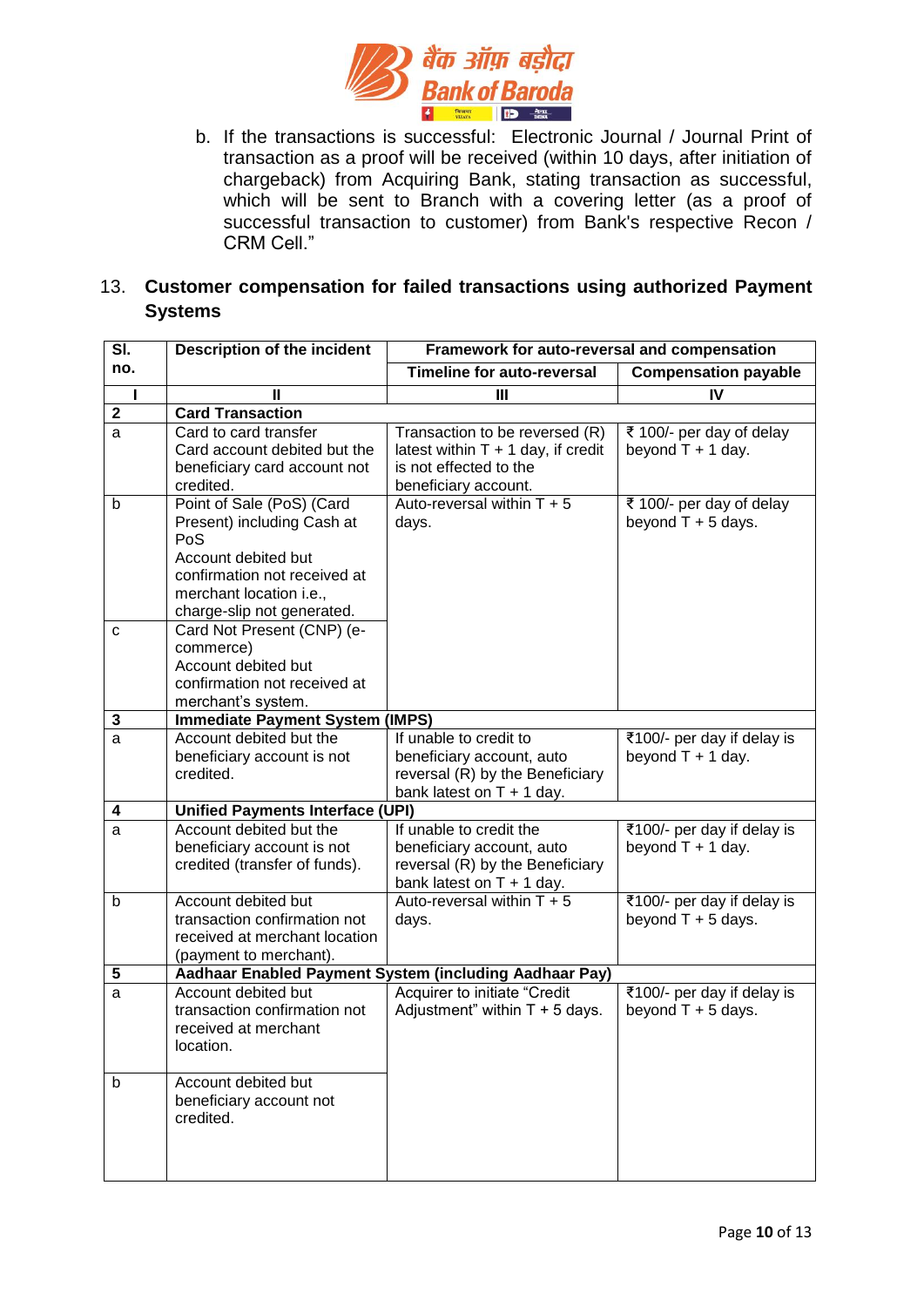

| Aadhaar Payment Bridge System (APBS)                    |                                                                                         |                            |  |  |  |  |  |
|---------------------------------------------------------|-----------------------------------------------------------------------------------------|----------------------------|--|--|--|--|--|
| Delay in crediting                                      | Beneficiary bank to reverse the                                                         | ₹100/- per day if delay is |  |  |  |  |  |
| beneficiary's account.                                  | transaction within $T + 1$ day.                                                         | beyond $T + 1$ day.        |  |  |  |  |  |
|                                                         |                                                                                         |                            |  |  |  |  |  |
| <b>National Automated Clearing House (NACH)</b>         |                                                                                         |                            |  |  |  |  |  |
| Delay in crediting                                      | Beneficiary bank to reverse the                                                         | ₹100/- per day if delay is |  |  |  |  |  |
| beneficiary's account or                                | uncredited transaction within T                                                         | beyond $T + 1$ day.        |  |  |  |  |  |
| reversal of amount.                                     | $+1$ day.                                                                               |                            |  |  |  |  |  |
|                                                         |                                                                                         |                            |  |  |  |  |  |
| Account debited despite                                 | Customer's bank will be                                                                 |                            |  |  |  |  |  |
| revocation of debit mandate                             | responsible for such debit.                                                             |                            |  |  |  |  |  |
| with the bank by the                                    | Resolution to be completed                                                              |                            |  |  |  |  |  |
| customer.                                               | within $T + 1$ day.                                                                     |                            |  |  |  |  |  |
| Prepaid Payment Instruments (PPIs) - Cards / Wallets    |                                                                                         |                            |  |  |  |  |  |
| Off-Us transaction                                      |                                                                                         |                            |  |  |  |  |  |
|                                                         | The transaction will ride on UPI, card network, IMPS, etc., as the case may be. The TAT |                            |  |  |  |  |  |
| and compensation rule of respective system shall apply. |                                                                                         |                            |  |  |  |  |  |
| On-Us transaction                                       | Reversal effected in Remitter's                                                         | ₹100/- per day if delay is |  |  |  |  |  |
|                                                         | account within $T + 1$ day.                                                             | beyond $T + 1$ day.        |  |  |  |  |  |
| Beneficiary's PPI not                                   |                                                                                         |                            |  |  |  |  |  |
| credited.                                               |                                                                                         |                            |  |  |  |  |  |
|                                                         |                                                                                         |                            |  |  |  |  |  |
| PPI debited but transaction                             |                                                                                         |                            |  |  |  |  |  |
| confirmation not received at                            |                                                                                         |                            |  |  |  |  |  |
| merchant location.                                      |                                                                                         |                            |  |  |  |  |  |
|                                                         |                                                                                         |                            |  |  |  |  |  |

# **14. Wealth Management Products:**

Bank is a Corporate Agent and distributor of Insurance and Mutual Fund Products respectively. For any deficiencies in services bank will assist customers to raise their grievances with the tie-up partners.

For any deficiencies in services at bank level raised by customer, the issue will be examined by the functional head and based on circumstantial evidence and finding lapse on the Bank's part, customer will be compensated *as per the provisions of this policy.*

#### *15.* **Pension payment**

In case of delayed pension payments, bank will compensate for delay in crediting pension/arrears thereof at a fixed interest rate of 8 percent per annum for the delay after the due date of payment and the compensation will be credited to the pensioner's account automatically without any claim from the pensioner on the same day when the bank affords credit for revised pension/pension arrears, in respect of all delayed pension payments.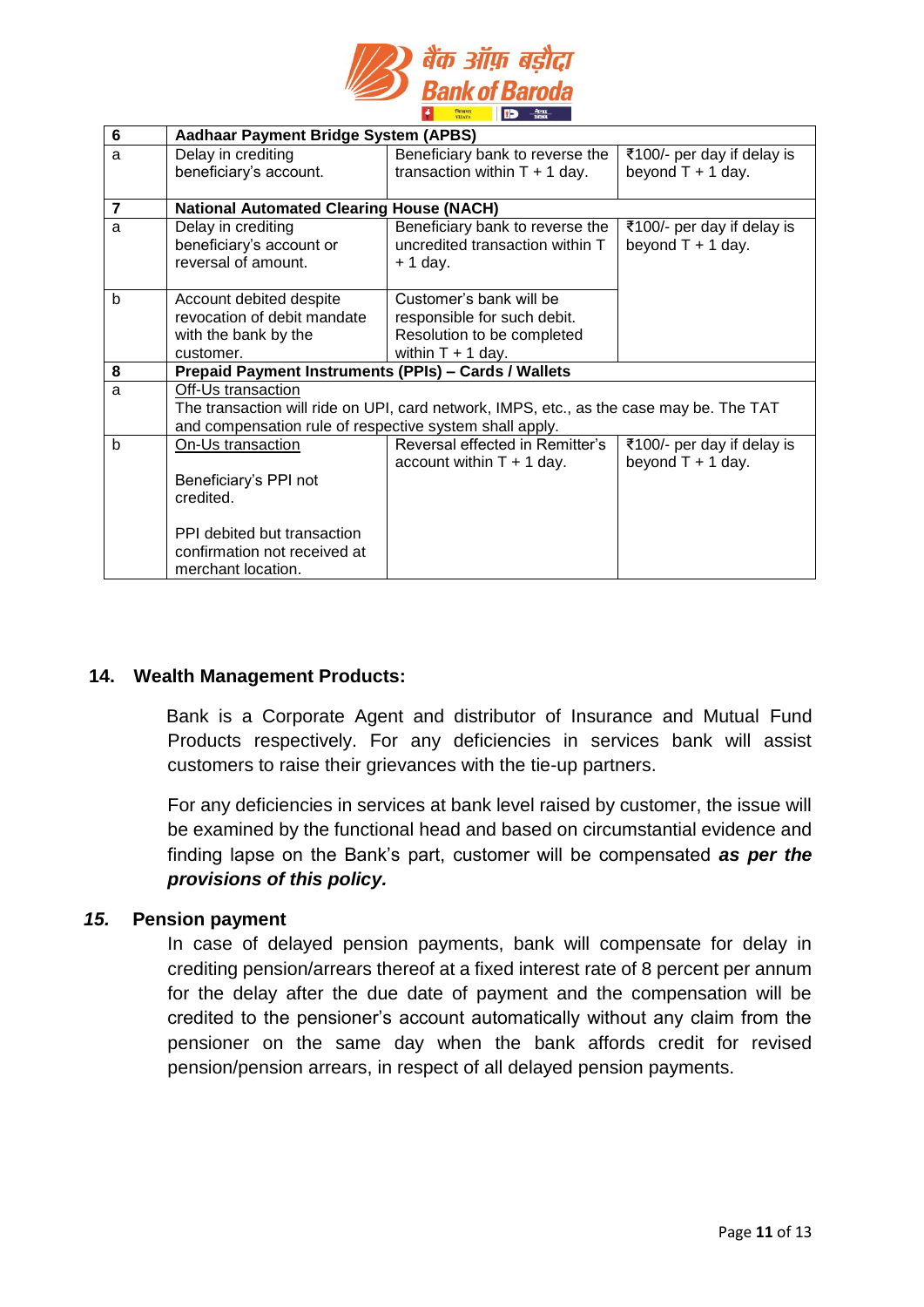

#### **16. Standing Instruction**

In case of failure of standing instructions given by customer, bank will compensate to customer as the case may be from the date of failure of Standing instruction to till the claim settled after lodgement by customer.

#### **17. Compensation to Retail Individual Investors (RIIs) in an IPO:**

There have been instances where the applicants in an Initial Public Offering have failed to get allotment of specified securities and in the process may have suffered an opportunity loss due to the following factors:

- a. Failure on part of the Self Certified Syndicate Banks (SCSBs) to make bids in the concerned Exchange system even after the amount has been blocked in the investors' bank account with such SCSB.
- b. Failure on part of the SCSB to process the ASBA applications even when they have been submitted within time.
- c. Any other failures on part of an SCSB which has resulted in the rejection of the application form.

For calculating compensation, the following factors may be taken into account:

- a. the opportunity loss suffered by the investor due to non-allotment of shares;
- b. the number of times the issue was oversubscribed in the relevant category;
- c. the probability of allotment; and
- d. the listing gains if any on the day of listing.

The formula for calculation of minimum fair compensation is as follows:

| $Compensation =$ | (Listing price*<br>minus Issue Price) | X No. of shares that<br>would have been<br>allotted if bid was<br>successful | X Probability of allotment<br>of shares determined on<br>the basis of allotment |
|------------------|---------------------------------------|------------------------------------------------------------------------------|---------------------------------------------------------------------------------|
|                  |                                       |                                                                              |                                                                                 |

*\*Listing price shall be taken as the highest of the opening prices on the day of listing across the recognized stock Exchanges.* 

- It is also that in case of issues which are subscribed between 90-100%, i.e. non oversubscribed issues, the applicants would be compensated for all the shares which they would have been allotted.
- No compensation would be payable to the applicant in case the listing price is below the issue price.
- Any applicant whose application has not been considered for allotment, due to failure on the part of the SCSB, shall have the option to seek redressal of the same within three months of the listing date with the concerned SCSB. On receipt of such application/s, the SCSB would be required to resolve the same within 15 days, failing which it would have to pay interest